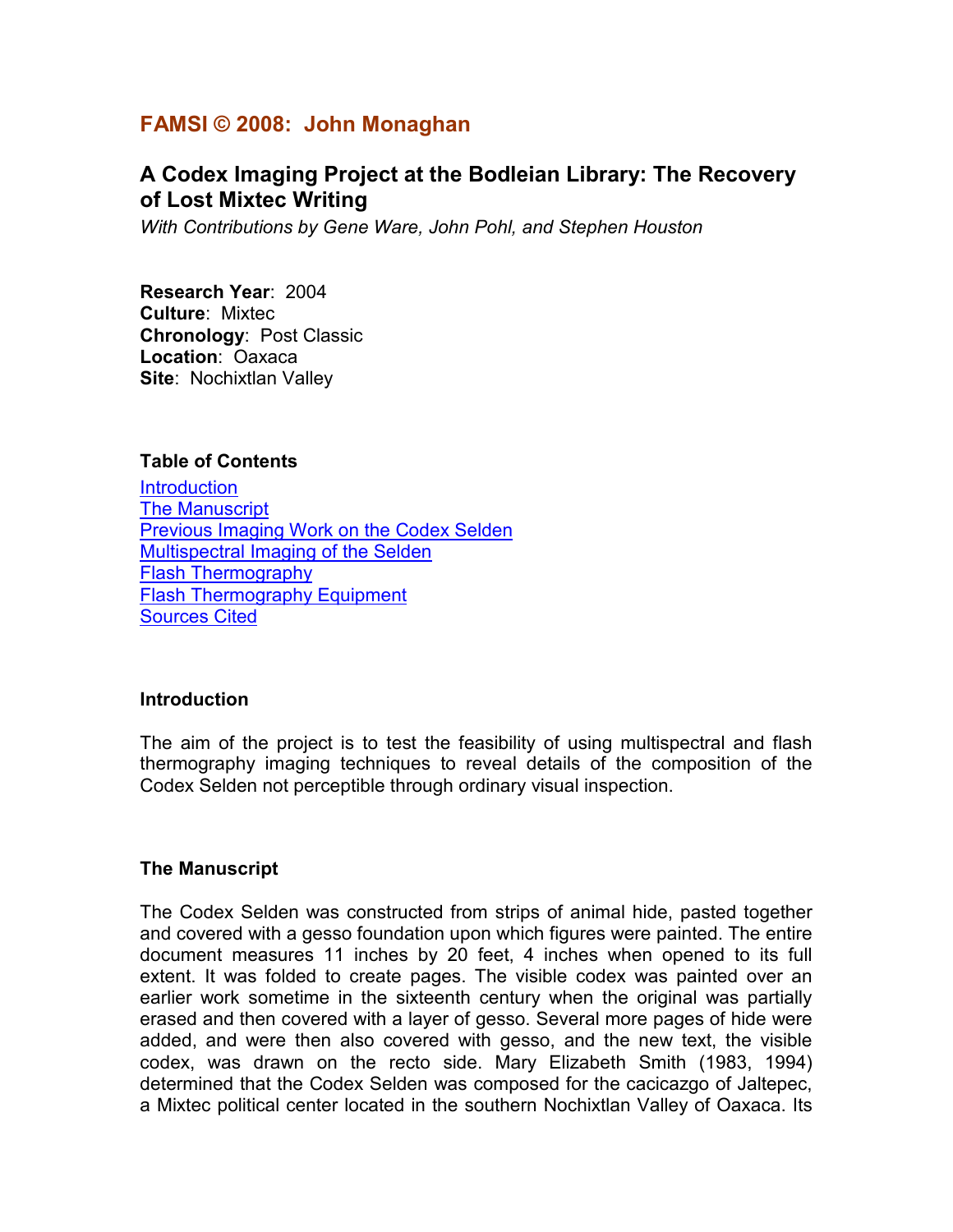<span id="page-1-0"></span>purpose was to support Jaltepec's claims in a dispute with neighboring Yanhuitlan over territory. She concluded that the artists of the Codex Selden had intentionally used a more ancient manuscript, probably to lend credibility of age and tradition to their case, and repainted it in order to portray their dynastic history in such a way as to lend the most support to their land claim. Another possibility, suggested by Dark and Plesters (1958) is that original codex was simply too old and worn to be used, so it was rewritten. In any case, it is curious that the manuscript does not include any colonial elements of the kind that appear in other manuscripts produced in the first decades after the conquest. There are no Spanish officials, priests, churches, horses or the like. A facsimile of the Codex Selden was first I published by Lord Kingsborough (1831-1848) and a second by the distinguished scholar Alfonso Caso, who included a commentary on the history of the manuscript and an analysis of the genealogical records contained in the visible Codex.

#### **Previous Imaging work on the Codex Selden**

Alfonso Caso recognized the Codex Selden as a palimpsest in 1950, and brought this fact to the attention of C.A. Burland at the British Museum. Burland had the codex transferred to the British Museum's research laboratory for analysis after it was exhibited at Cambridge during the bi-annual meeting of the 30 International Congress of Americanists in 1953. Technicians tried to remove the layer of gesso from page 11 on the verso side by scraping it with a scalpel, and then applying a bauxite grit spray at 90 pounds per square inch pressure. Another space on page 12 verso underwent the same procedure. Both areas were then coated with benzol, and attempts were made on page 11 to outline in pencil on the manuscript the figures that appeared. The pencil outlines visible on page 11 are presumably the ones made in the British Museum. Technicians also photographed the page under a blue filter and then under ultraviolet light. Although they refer to their procedures as "cleaning" the manuscript, the author of the technical report, H.J. Plenderleith, with was published by Caso (Caso 1964:64-65) expressed reservations about the damage their procedures were causing the codex. Investigators were able to determine, however, that the reading order of the original codex was distinct from the visible text, being divided by five registers separated by red lines for a horizontal reading order. This latter is typical of Precolumbian manuscripts, and differs from the visible codex which is read vertically in four registers (see Smith 1973:317). They were also able to distinguish "pink," gray, yellow and black pigments used in the figures, as well as silhouettes of seated personages, some of which are outlined in pencil.

In 1956, Philip Dark and Joyce Plesters undertook further technical analyses at the National Gallery's Scientific Department in London (Dark and Plesters 1958). They took samples of the gesso and paint to determine their chemical composition, employed infra-red and x-rays to try to read the original manuscript, and then applied xylene to make the gesso more transparent. The chemical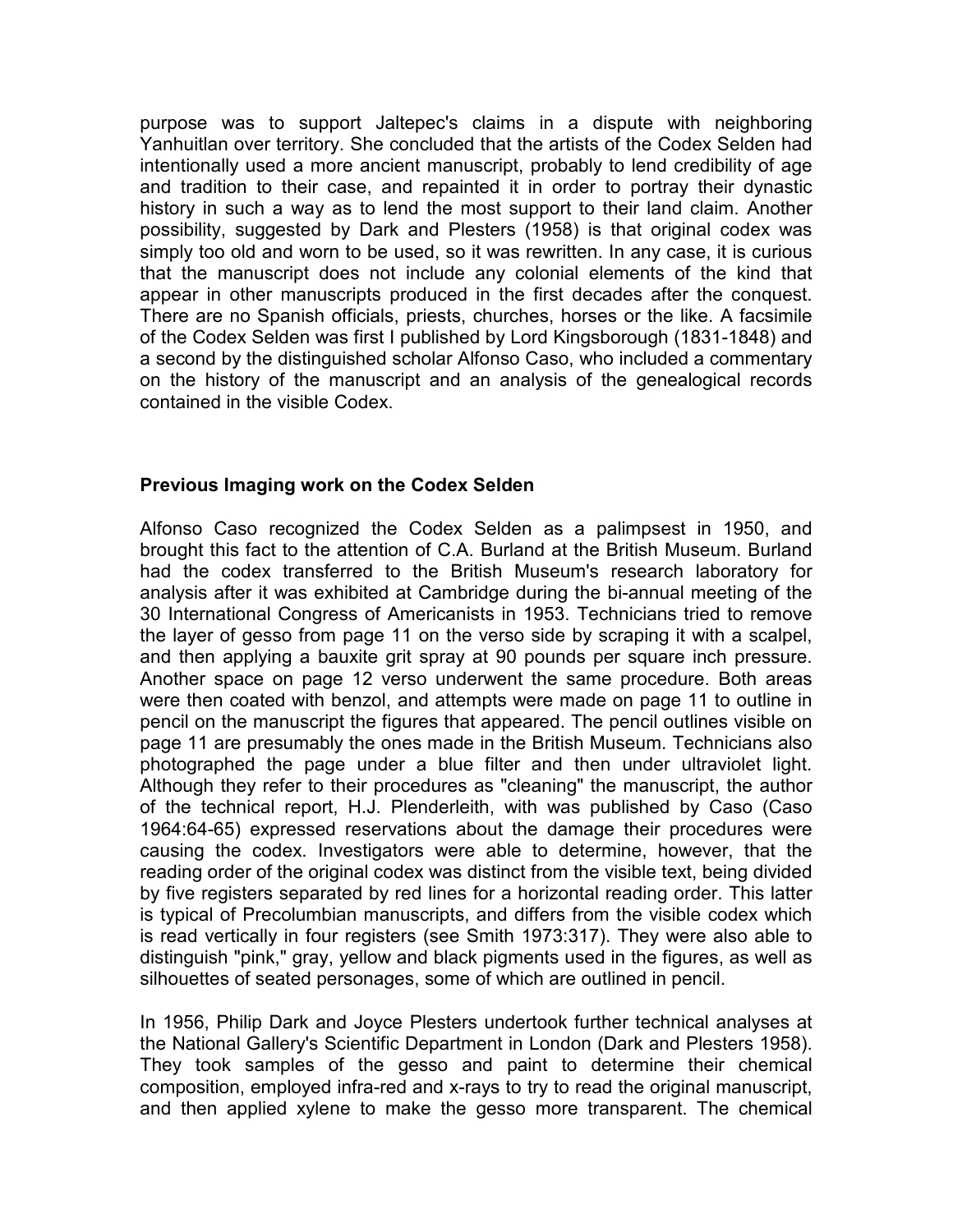<span id="page-2-0"></span>analysis showed the materials used were largely organic, and therefore did not contain the kinds of metallic compounds that would show best on an x-ray. The Codex was then sent, again, to the British Museum, where Plenderleith proceeded to scrape away more gesso on page 5, verso (Dark and Plesters 1958:532-33). Dark and Plesters surmised, after examining the page, the original codex had been worn and smudged. Because it seemed to them that at least some of the colors still visible had been absorbed by the hide, and that the remaining paint visible through the gesso was hazy, they suspected the hide had been scrubbed or washed before the new layer of gesso was applied.

Palimpsest is derived from the Greek word palimpsestos, a compound of palin, "again" and pestos "rubbed smooth." This procedure was used in the Old World when writing materials were scarce or expensive, so that scribes would recycle manuscripts and lose pages by washing the surface to weaken the hold of the ink and then rubbing them down with some sort of abrasive to clean them and finally writing over them. While something like this probably occurred to the Selden, it appears that the procedure was not as thorough as it was in Old World manuscripts, where ink had to be removed from the fibers of the page, since dates and portions of figures can clearly be seen in cracks in the gesso on the verso side. Perhaps because the scribes were going to cover the original manuscript with a thick layer of gesso anyway - Precolumbian Mixtec manuscripts never seems to have been written directly on the hide - the timeconsuming practice of completely washing and scraping the original may not have been necessary.

One observation made by Dark and Plesters that has not received attention is that recto side also has an original text underlying the visible codex, and the gesso layer of the original manuscript they observed (along the side of the page) appears relatively undamaged compared to the gesso layer on the verso. This observation implies that the recto side is not technically a palimpsest, but contains an overcodex and an undercodex, like a portrait that has been painted over an earlier work.

#### **Multispectral Imaging of the Selden**

One aim of the project was to see if multispectral imaging can improve the manuscript's readability. More specifically, the team wanted to find out if multispectral imaging would allow investigators to see "under" gesso.

Infrared and near-infrared light is absorbed and transmitted differently than visible light. Materials that appear solid in visible light become transparent when viewed at Near-IR and IR wavelengths. Imaging techniques have advanced considerably since the 1950s when Dark and Plesters first employed infra-red and x-ray technology to view the Selden. The use of this technique to see through visibly solid materials has been broadly used by art historians to reveal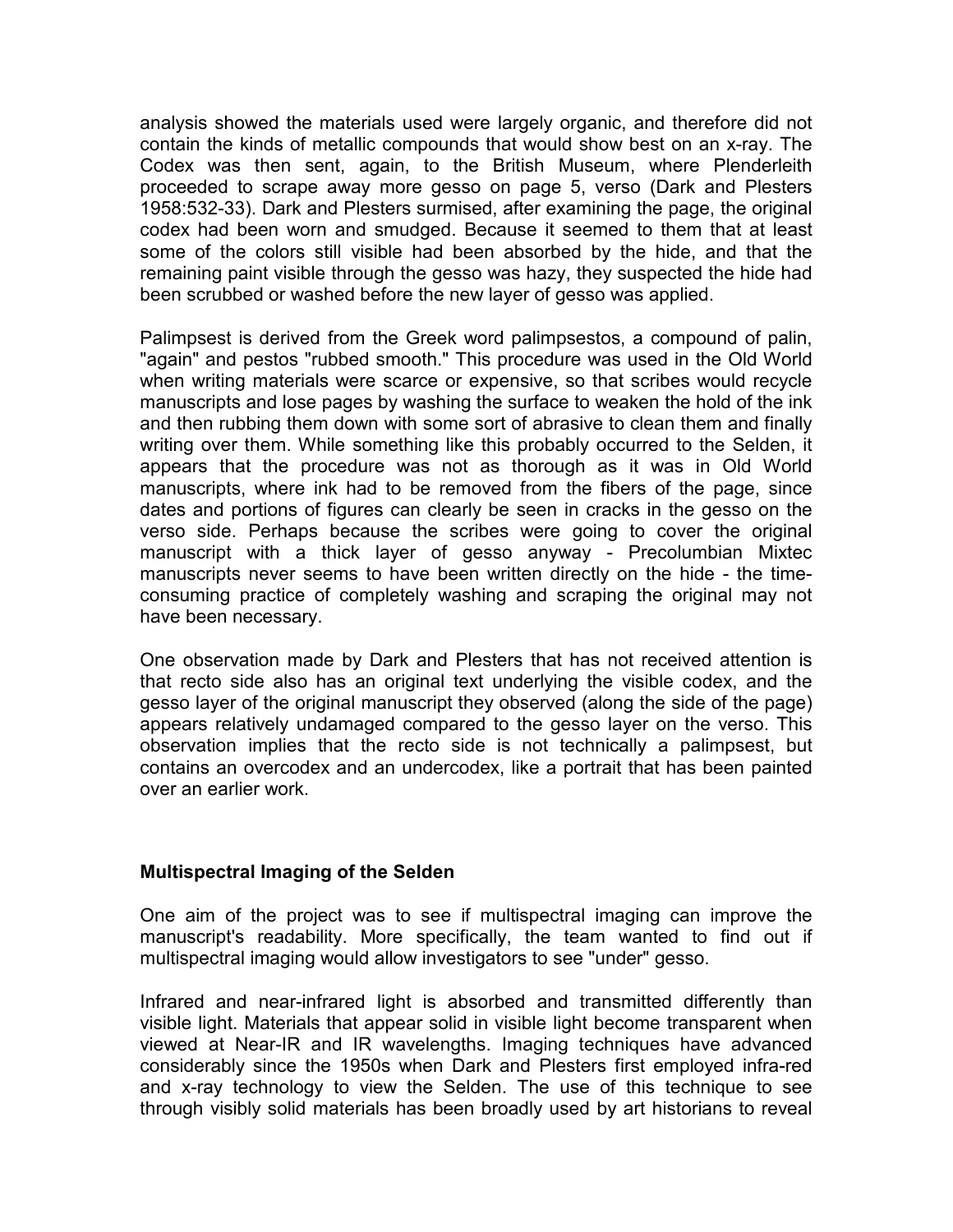composition details, covered-over images and to authenticate paintings. Today multispectral imaging allow the manuscript to be viewed through a range of wavelengths, instead of just one. This is an advance because relatively precise wavelength windows sometimes exist that allow optimal viewing. Moreover the technology can now be used in a way that is not destructive of the manuscript. Chemicals are no longer necessary to enhance visibility, and digital imaging does not raise the surface temperature of the manuscript beyond what one would get in a normally lit room. Ware has also successfully used the technique to read manuscripts where chemical changes in the surface material has turned them black, which has left the text in black ink in visible wavelengths from the page on which it was written.

The multispectral system used for the Codex Selden Feasibility Study consisted of a digital camera, filter wheel, lens, control computer, lights, camera tripod and associated equipment.

Camera: A Kodak 4.2i Megaplus scientific-grade camera was used. This camera has a class 1 array of 2033 x 2044 active pixels with three defective pixels. It was operated in a 10-bit model resulting in images with 1024 level of gray. All functions of the camera are controlled by the system computer.

Filter Wheel: A 12 position filter wheel, containing two-inch interference filters was mounted on the front of the camera. The interference filters include wavelengths of 400, 450, 500, 550, 600, 650, 700, 750, 800, 850, 900 and 1000 nanometers each with a bandwidth of 40 n. The position of the filter was controlled by the system computer.

Lens: The data collected were imaged using a standard Nikon 90 mm. Marco lens with an aperture nominally set a f2.8.

System Computer: They system computer is an IBM ThinkPad A 30 mounted on a docking station. A custom software application, MSI-Acquire, controls data acquisition, display, control, storage and filter-wheel position.

XY Grid: In order to preserve high resolution when imaging a document such as the Selden, it is necessary to divide it into small image cell. Each image cell is then individually recorded preserving the desired resolution. A grid notation is used to identify the position of each cell, and cell grid location is recorded as part of the image metadata. The x-position increased from left to right and the yposition increased form top to bottom as the manuscript is read. The size of each grid cell is 40 x 40 mm while the image size is approximately 75 x 75 mm.

Lights: Lighting was provided by four PowerArc PAG lights manufactured by PAG Limited of London. The lights produce a color temperature of 5500K and consume only 32 Watts of power each. The equivalent light brightness of each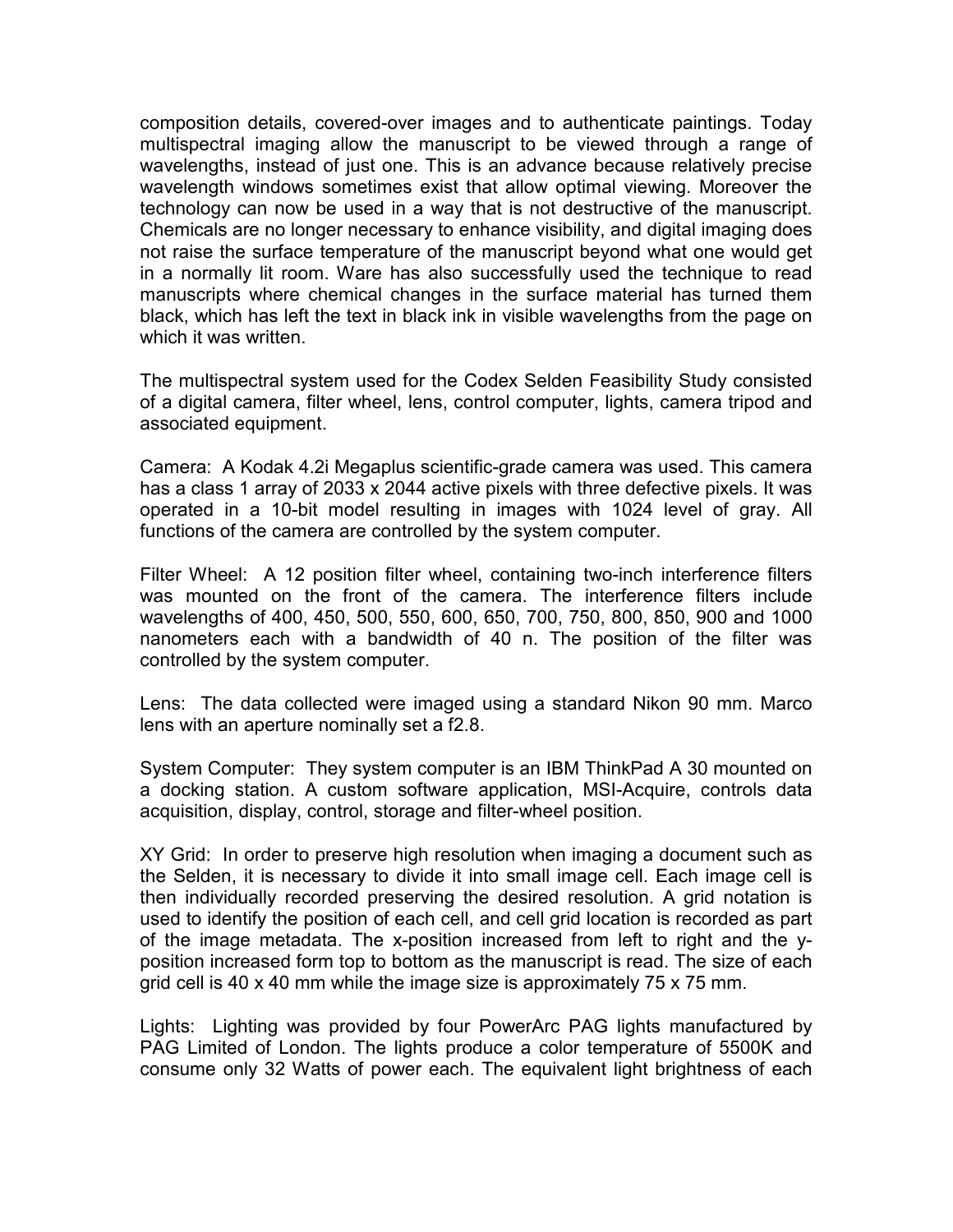PAG light at visible wavelengths is approximately equivalent to a 300 Watt quartz-halogen lamp.

Gray Scale: A small Kodak gray scale was positioned near the Codex. This gray scale is 20 cm wide with 1 com-gray parts.

At the behest of Mr. Richard Ovenden and Mr. Martin Kaufman of the Bodleian Library, who were concerned that handling could damage the manuscript, Gene Ware constructed a positioning table controlled by the computer. Each morning a library representative, or "handler" set the manuscript on the positioning table, and it would then be moved automatically as each cell was recorded.

Multispectral imaging produces a set of gray-scale images which records the reflexivity at the wavelength selected by the filter. As such, these images do not contain color in the normal sense. Instead, they may be thought of as an image cube with two spatial dimensions and one wavelength dimensions. Every pixel then, has these three dimensions.

The page number and page size is first indicated with r designating the recto side and v designating the verso side. The xy-cell coordinates of the image is then given after a dash. The x-cell coordinate begins with 0 at the left of the Codex page and increases as the page segment under the camera moves from left to right. The y-cell coordinate begins with 0 at the top of the page and increases as the page segment under the camera moves from top to bottom. This results in a left-to-right and top-to-bottom positioning as a book is read. An entry of p01rx02y03 indicates that the recto side of page 1 at cell coordinates of 2 in the xdirection and 3 in the y- direction is positioned under the camera.

The cell size used for the Codex Selden is 40 x 40 mm while the typical image size is about 75 x 75 mm yielding about 25 mm of overlap. The resulting image resolution is about 75 pixels per millimeter.

#### **Preliminary Findings of the MuItispectral Component of the Project**

- Analysis of the results show it is possible to use MSI to see "under" gesso. After imaging several pages it became clear that a window of relatively high transparency exists in the near infrared range, just at the very boundaries of visible light, or 750 nanometers. It is also clear however that the thickness of the gesso lowers transparency in all the tested wavelengths (400-1000 nanometers). Time did not allow the team to image the manuscript further out in the infrared where other windows may exist. Based on these results further multispectral imaging of the manuscript is warranted.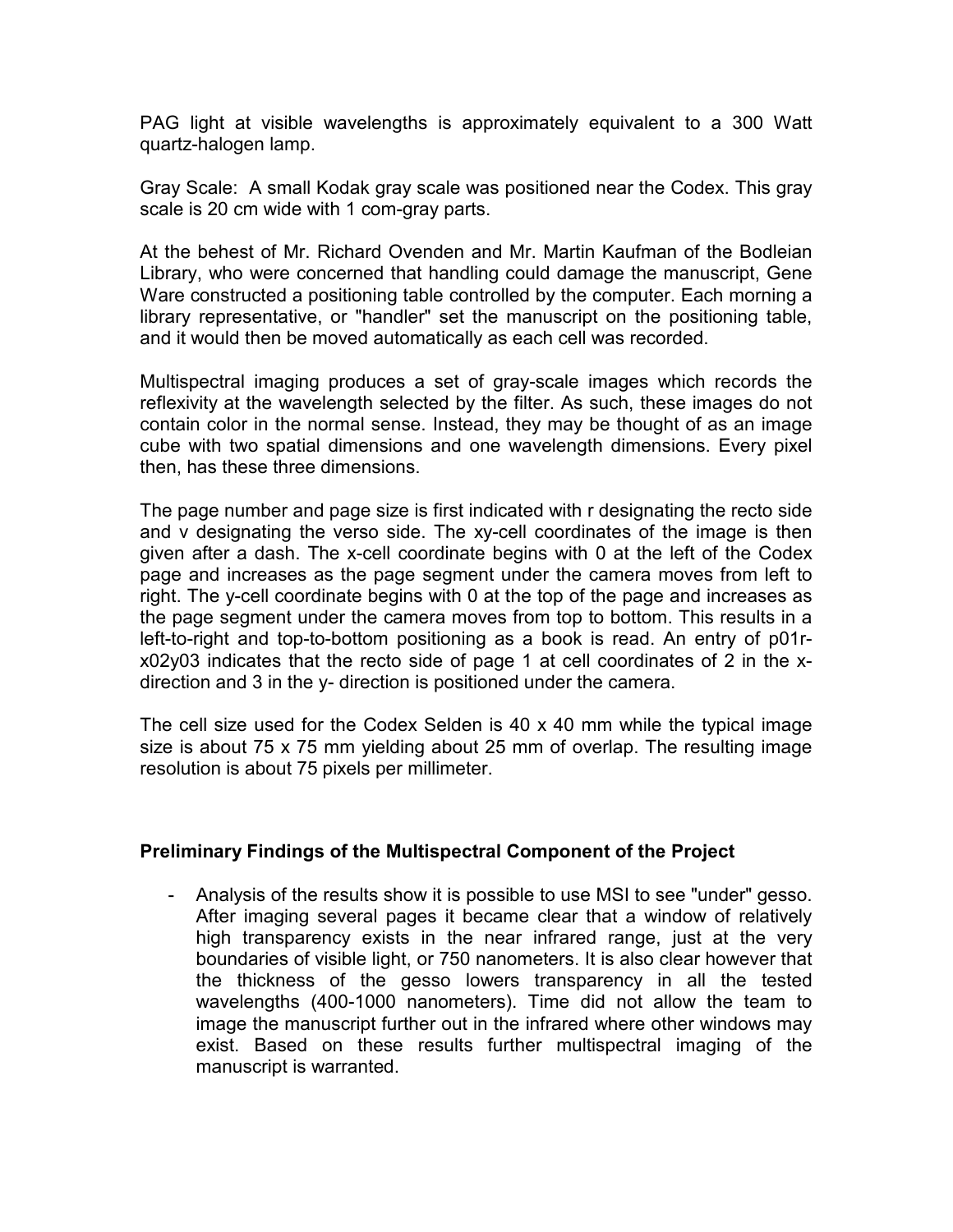- The MSI revealed much more clearly than the naked eye the compositional guidelines used by the scribe of the Codex Selden and the carbon-based pigment used to sketch out and help align the figures (see Dark and Plesters 1958 for a description).
- The MSI showed numerous pentimenti perhaps as many as 50 on the recto side. In the Selden many of the changes were made by using a gesso coating as a kind of correction fluid, to cover over a part of the text (see Boone 2000:24). The pentimenti range from reducing the number of dots on a name or day sign to altering a figure so that it better fits the composition. An example of the former is the seated figure on page 41 (x04y07) who clearly originally had three dots in his name until one of the circles was covered over. An example of the latter is the platform on 5 recto (x02y03) was considerably shortened, apparently to make room for the footprints leading to the next set of figures. It appears that most of the changes were made soon after the initial composition was laid down. The overall impression is that after getting the narrative down on the surface, an insignificant degree of editing then occurred.

It will be recalled that after the conquest scribes used gesso to cover the original manuscript. It should be pointed out that this procedure differs only in degree, not kind from the use of gesso as a kind of correction fluid. It may be that the occasional comparatively large blank spaces on the codex, which seem odd given the way each page has been filled in and that they sometimes appear in places where on other pages figures would be seated, may contain figures that have been covered over. In this light the alterations in the Codex Colombino-Becker do not seem so anomalous. Instead of using a gesso coating to cover up the errors/erasures, in the Colombino-Becker the changes were made by scratching out the figure, in some cases removing the gesso down to the hide. It may be that by the time the changes were made in the Colombino-Becker the ability to make the codex-quality gesso was lost.

- The MSI detected some support for Dark and Plesters' contention that the recto side has an undercodex, independent of the evidence they present. This consists of what may be reading lines in the seams of 12r (x02y04) ,perpendicular to the visible codex, and carbon traces on the hide that appear much like those found on the verso side, where carbon from the original text had worked its way into the hide (e.g. x00y08). However because the reflectivity of the gesso decreases the thicker it is in the tested wavelengths, the MSI data did not allow us to see the undercodex in near-IR wavelengths. It may be that gesso becomes reflective at wavelengths further out in the IR.
- Magnification and the MSI aids in understanding how figures were painted and the kind of instruments used by the scribe to produce them. Careful analysis of this material would allow conclusions to be made about how many scribes worked on a particular manuscript.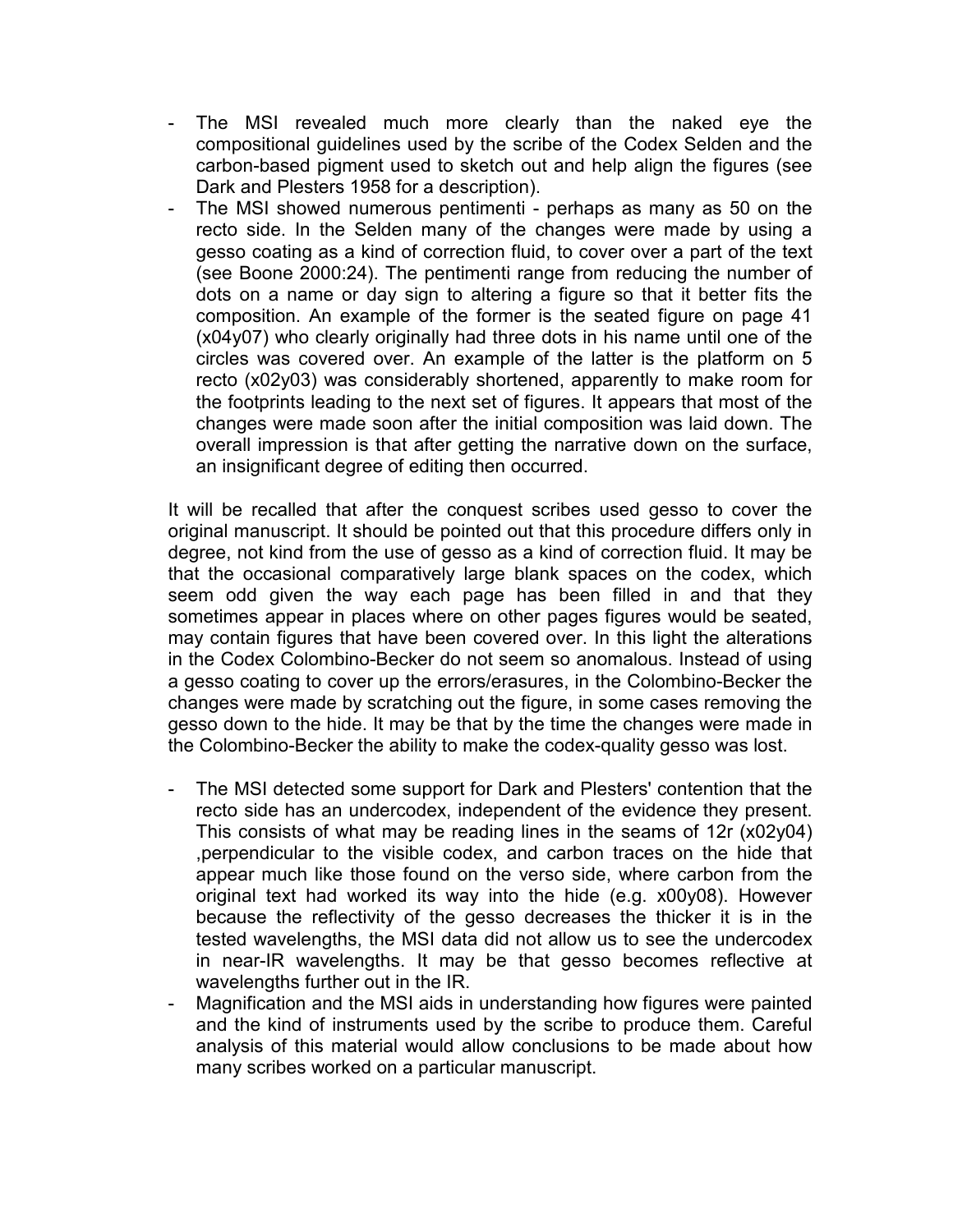<span id="page-6-0"></span>- The MSI helps to reveal portions of damaged figures that are not visible to the naked eye.

## **Flash Thermography**

The physical characteristics of Mesoamerican texts such as the Codex Selden present unique imaging challenges. Because they are not written directly on the surface of the page, but on a layer of gesso, the amount of paint absorbed in the fibers of the hide is limited. Texts such as the well-known Archimedes manuscript have been recovered because ink from the original text had been absorbed in the page so that even though the ink is not visible to the naked eye, it could be recovered through MSI. A second challenge is that the undertext in the Selden is covered by a thick layer of gesso. While the gesso is reflective at 750 nanometers, it becomes more opaque the thicker the gesso becomes, making MSI less useful than it is for recovering lost texts in other writing traditions. The second project goal was therefore to see if a different imaging technique could be applied to the Selden to enhance the text's legibility. The most promising technique currently available appears to be flash thermography.

Flash thermography, also called pulsed thermography, is a recent nondestructive evaluation technique used to detect subsurface flaws in various materials. Flash thermography has been used in bonding defects in semiconductors and flaw detection in a range of composite materials, such as carbon-carbon composite tiles on the space shuttle, and carbon-carbon composite on the nose cone and wing edges of the X-33 spacecraft. Its advantage is that it allows an extremely precise measurement of temperature at many different points simultaneously. Although flash thermography, to our knowledge, has not previously been used to sense subsurface texts, it does present the possibility of overcoming some of the imaging challenges presented by manuscripts such as the Codex Selden.

Flash thermography uses a flash lamp to impart a pulse of energy, primarily in the visible and infrared spectral regions. In the Codex Selden, this energy is either immediately reflected or absorbed by the document. Most of the absorbed energy is converted into vibrational or thermal energy which conducts through the material of the document. Subsurface changes in material properties, such as density and thermal conductivity, may accelerate or retard the conduction of the thermal energy through the material of the document. If the thermal conduction is accelerated, the surface temperature of the document will appear lower, while a retardation will result in a higher surface temperature. These temperature variations occur after the flash is over and result in a delayed thermal image which carries information about the subsurface properties of the document.

The delayed infrared image fades after a period of time, usually on the order of tens of milliseconds, and the thermal energy diffuses through the document. A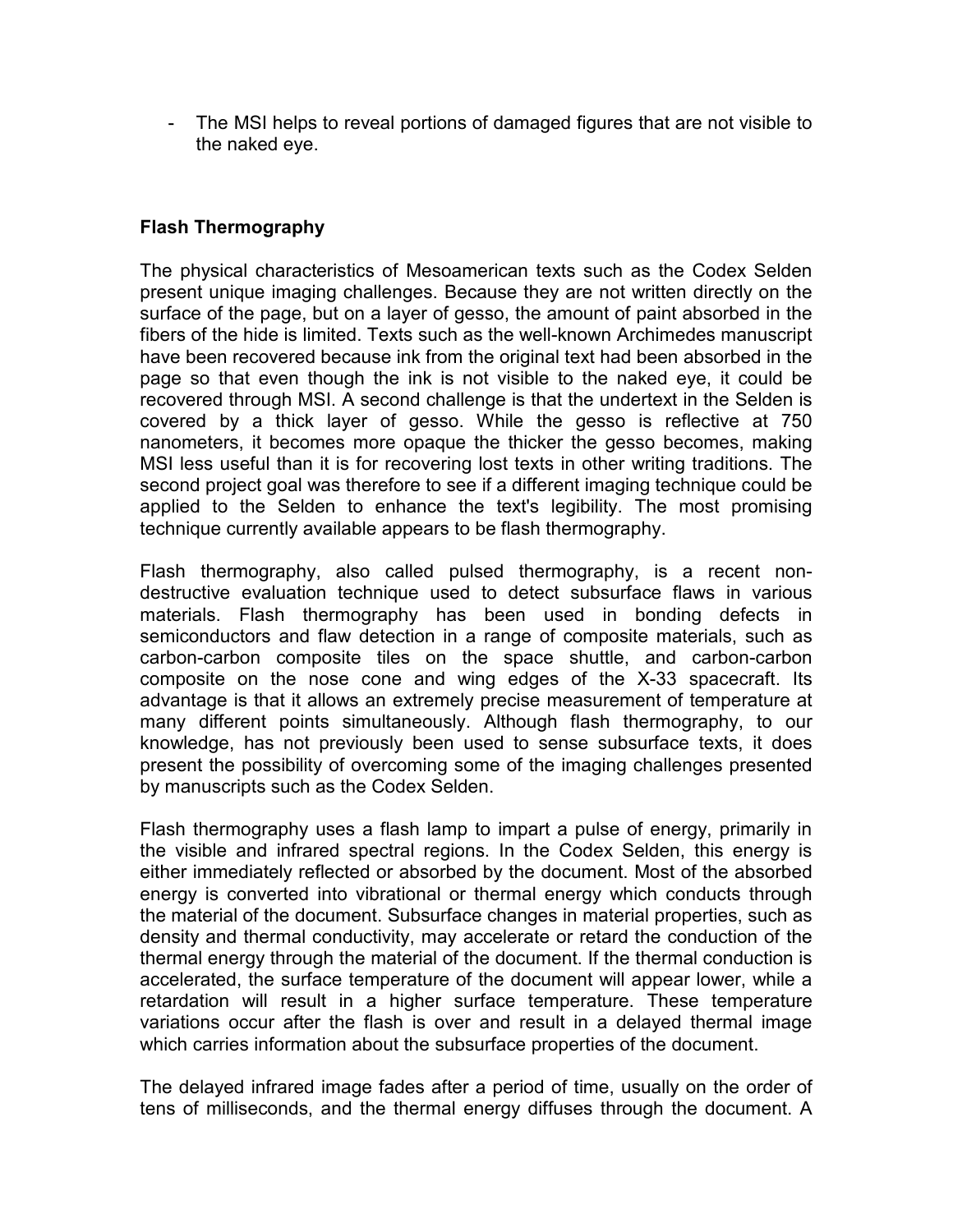<span id="page-7-0"></span>high-speed infrared camera capable of producing hundreds of images per second, is required to record the rise and fall of the delayed thermal image. While the resulting image sequence may be viewed as a movie, the rates with which various segments of the document respond are important in the computer I analysis of the image. Various computer algorithms may be implemented to enhance images of the subsurface variations in the document.

#### **Flash Thermography Equipment**

The infrared camera selected to obtain flash thermography images of the Codex Selden was the ThermaCAM Phoenix 600 camera produced by the Indigo Operations division of FLIR Systems, operating in the mid-infrared spectral range of 1.5-5.0 µm. This camera uses a 320x256 pixel array of indium antimonide detectors each 30x30 µm in size. It is capable of producing 120 full frames per second. For the Codex Selden test, the camera was operated at a frame rate of 67 frames/second.

Two SunPax Pro System 622 flash units with Dh-1 Diffusion flash heads were used to provide the impulse of energy required. One unit was positioned on each side of the Codex about 25 cm from the surface. The illumination produced was not completely uniform but was sufficient for the test phase of the technique. The flash units were synchronized with the sync signal from the camera.

Because the technology used in the Phoenix camera was developed for military purposes, it cannot be taken from the United States without a security clearance that none of the project members has. The FLIR corporation office in London helpfully agreed to allow the team to use its demo model of the Phoenix camera, but it could not leave the control company personnel. FLIR sent two representatives to the Bodleian for a day to monitor the use of the camera. Dr. Austin Richards of FLIR systems, one of the developers of the Phoenix Camera, generously consulted on the project.

Using the Bodleian Library's dark room, 29 different flash thermography test image sequences were performed on the Codex. These were performed on pages 1v (x01y04, x02y04, with PAG light), 6v (x00y06, x00y07, x01y06, x01y07 with flash light only), and 10v (x01y05, x01y06, with both flash and PAG light), and pages 10r (x01y06 with no illumination and flash), 14r (x04y07 with flash) and 19R (x01y02, x01y03, with flash). Because of technical problems the data from 6v x00y07 was corrupted.

Although the conditions placed on the team by security requirements were less than ideal since the use of the camera for a single day did not allow for a preliminary analysis of results and adjustments to be made as was the case with the MSI imaging. However useful data was generated. The flash thermography technical details of the set-up and imaging process did work sufficiently to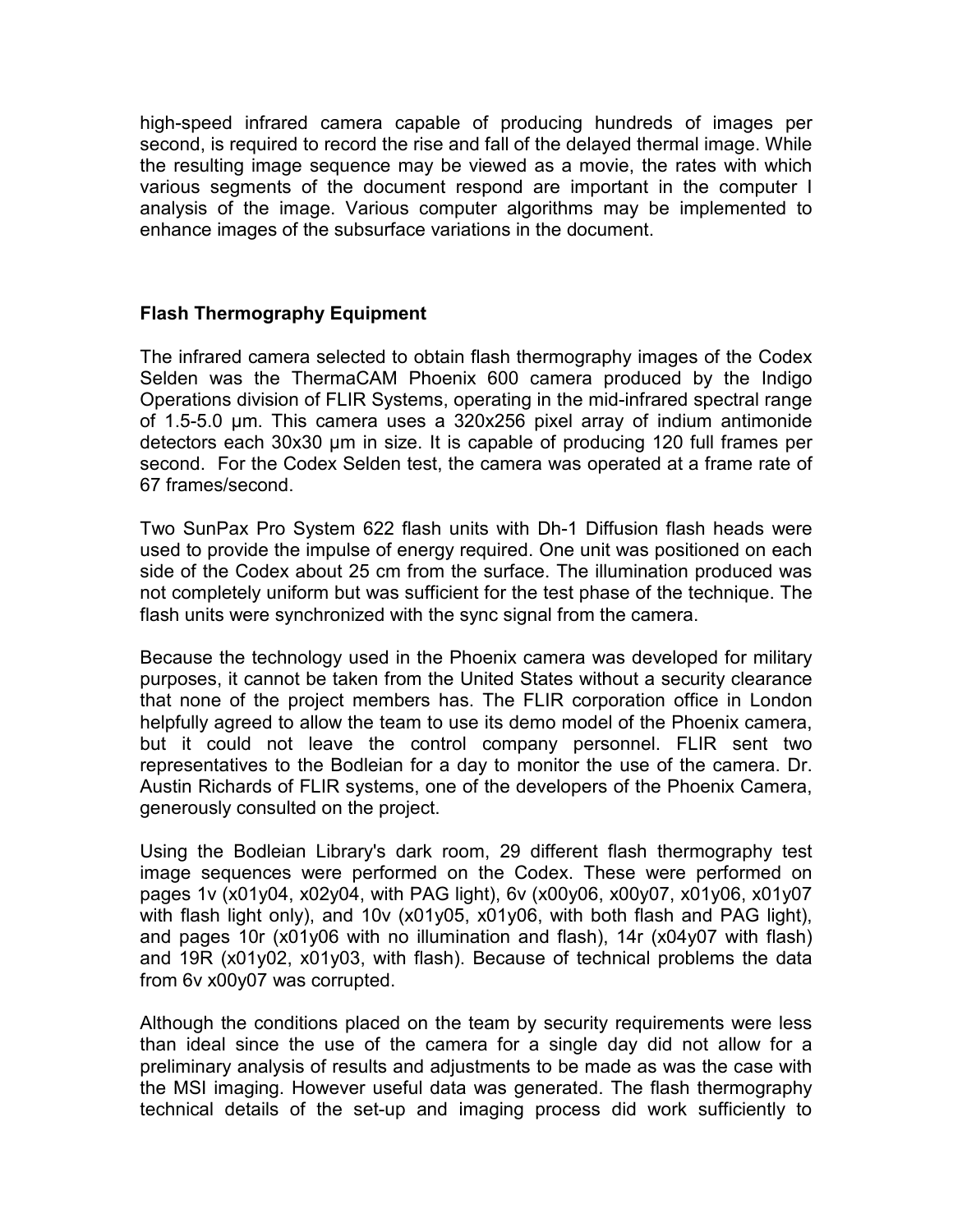<span id="page-8-0"></span>generate an appropriate image sequence. It remains to process and examine each still for evidence of texts under the gesso, and to properly analyze each sequence of images using the computer to search for the same evidence before conclusions about the feasibility of this technique for reading the Codex Selden can be made.

## **Sources Cited**

Boone, Elizabeth

2000 *Stories in Red and Black*. Austin: University of Texas Press.

## Caso, Alfonso

1964 "Interpretation of the Codex Selden 3135". Mexico City: *Sociedad Mexicana de Antropologia*.

#### Dark, Philip and Joyce Plesters

1958 *The Palimpsests of Codex Selden; Recent Attempts to Reveal the Covered Pictographs*. 33d Annual International Congress of Americanists 2:530-539. San Jose, Costa Rica.

## Dias, Rajen

2003 *Investigation of Interfaces with Analytical Tools*. IEEE Transactions on Device and Materials Reliability 3:4 pp. 179-183.

#### Liu, Yongmei and Rajen Dias

2002 Pulsed Thermography for Package Applications. www.sematech.org/meetings/past/2001028.06 liu\_thermal.pdf.

#### Martin, Richard and Gyekenyesi, Andrew

2002 *Flaw Detection for Composite Materials Improved by Advanced Thermal Image Reconstruction Techniques*. Research and Technology 2002, Glenn Research Center, National Aeronomics and Space Administration, pp. 140-141.

#### Richards, Austin

2001 *Alien Vision: Exploring the Electromagnetic Spectrum with Imaging Technology*. Bellingham, Washington; the International Society for Optical Engineering.

Samuelson, Gay, Deepak Goayl, Rajen Dias, Lars Skoglund, Zihyong Wang and Yongmei Liu

2003 *Next Generation Imaging for Electronic Packages*. Paper read at the 61h Annual Optical Research Conference of Readability. University of Texas at Austin, Oct. 27-28.